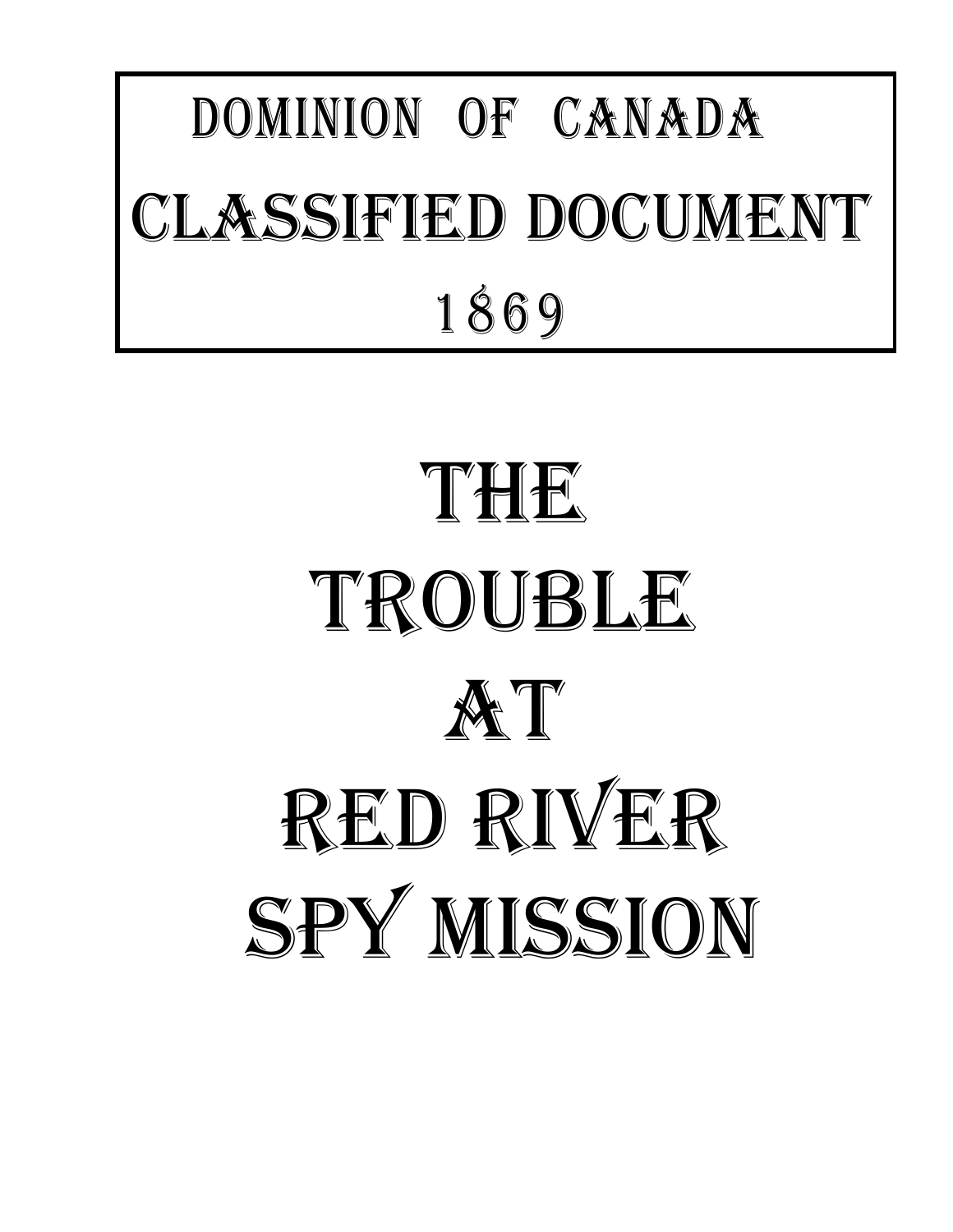## John A. Macdonald's Problem

 $\mathrm{H}$  have mentioned that I had appointed McDougall as the lieutenant-governor of the soon to be acquired land. I sent him to the colony to set up a Canadian government for the territory. He had to travel through the United States because there is no road nor railroad joining Ontario and the North-West Territories.

"When he arrived at the border of the Red River Settlement (October 21), McDougall found the road leading to the Fort blocked by a group of armed half-breeds known as Métis. They gave him a written letter in French that told him that the Métis would not have any governor without being consulted first and fearing for his safety, he returned back to the U.S.

"On top of this abomination, I learned that the government surveyors sent out to the survey the land were stopped by these Métis. The surveyors were not allowed to continue with their work and were threatened with harm if they did! Instead of accepting the legitimate government from our Dominion (to be set up by McDougall) these Métis have set up their OWN government, a Provisional Government.

"But the seriousness of this situation peaked when I learned that, under the leadership of Louis Riel, this government sent 120 armed Métis into Fort Garry and took control on November 2. This fort contains large supplies of food and ammunition. From this strategic position, they can control the colony. This, my dear friends, can only mean one thing - TREASON! And treason is punishable by DEATH!

#### "Do I seek a peaceful solution through negotiation, or do I use force?

### This is where I need your help!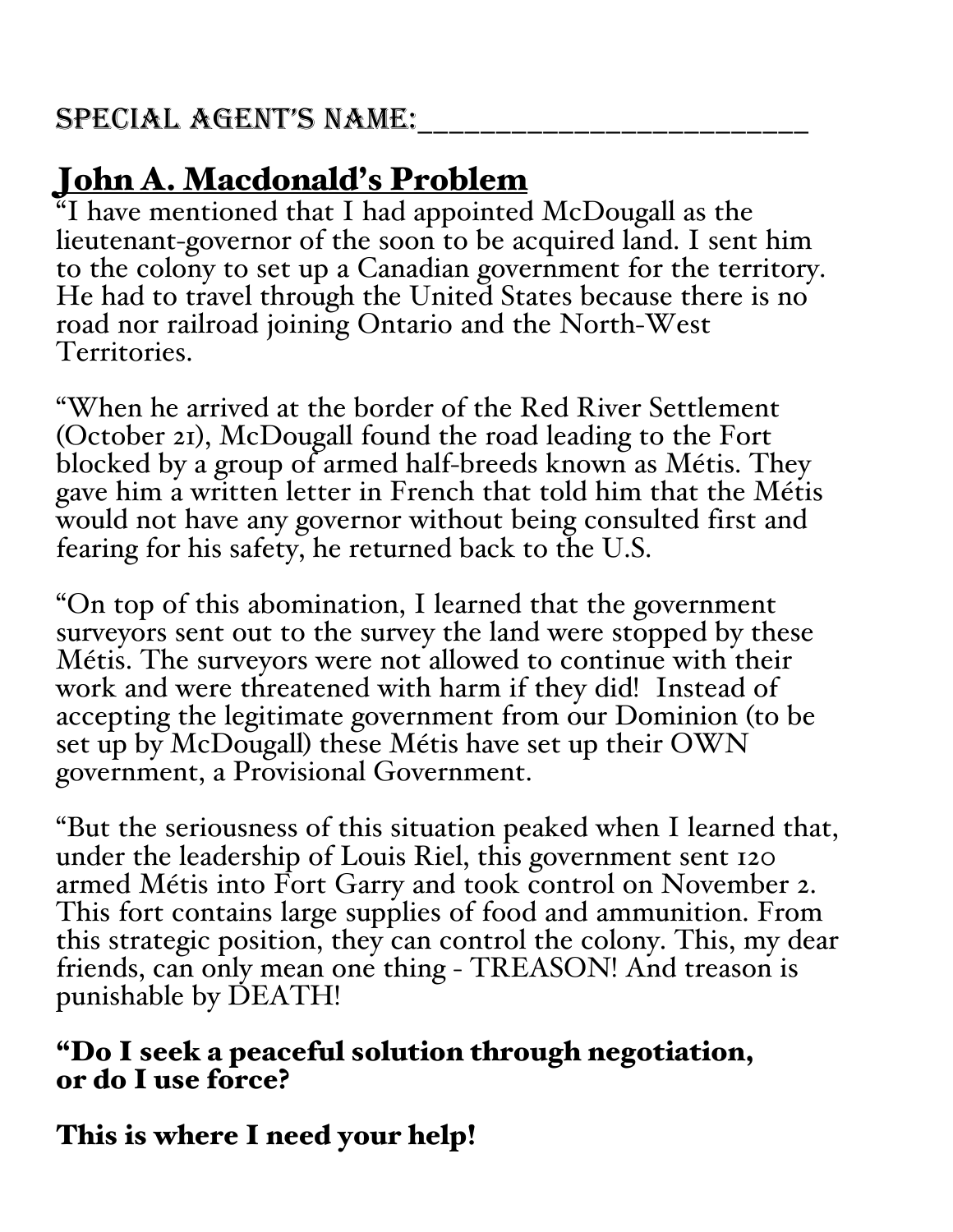## **Your Mission**

I need each and everyone of you fine young people to act as Special Agents for the Dominion of Canada. You are to \_\_\_\_\_\_\_\_\_\_\_ the Red River Settlement to gather vital \_\_\_\_\_\_\_\_\_\_\_\_\_ so that I can make the best \_\_\_\_\_\_\_\_\_\_ in the interest of our country.

You are to get information about:

#### THE EVENTS

- 1. What really \_\_\_\_\_\_\_\_\_\_\_\_\_ with McDougall;
	-
	-
	- the taking of Fort Garry?

2. What \_\_\_\_\_\_\_\_\_\_\_\_ does the Provisional Government make?

3. \_\_\_\_\_\_\_ did this 'trouble' happen?

#### THE PEOPLE

- 1. Who are the \_\_\_\_\_\_\_\_\_\_\_\_ of the west?
- 2. Who are the \_\_\_\_\_\_? - find out more about their \_\_\_\_\_\_\_\_\_\_\_
- 3. Who is Louis \_\_\_\_\_\_\_?

#### THE SOLUTION

- 1. Based on your research, what should be the \_\_\_\_\_\_\_\_\_\_\_ of the Canadian government?
	- Negotiate a peaceful settlement? How?
		- Use force? How?
- 2. Give good \_\_\_\_\_\_\_\_\_\_\_\_ for your recommendation.

#### THE WRITTEN REPORT

1. You will present all this information in a creative \_\_\_\_\_\_\_\_\_ report.

- 2. Use your prior knowledge of writing \_\_\_\_\_\_\_\_\_ reports and expository \_\_\_\_\_\_\_\_\_\_\_\_ to produce a report that is accurate and informative.
- 3. Be \_\_\_\_\_\_\_\_\_\_\_ with your Top Secret Report!
- 4. DUE DATE: \_\_\_\_\_\_\_\_\_\_\_\_\_\_\_\_